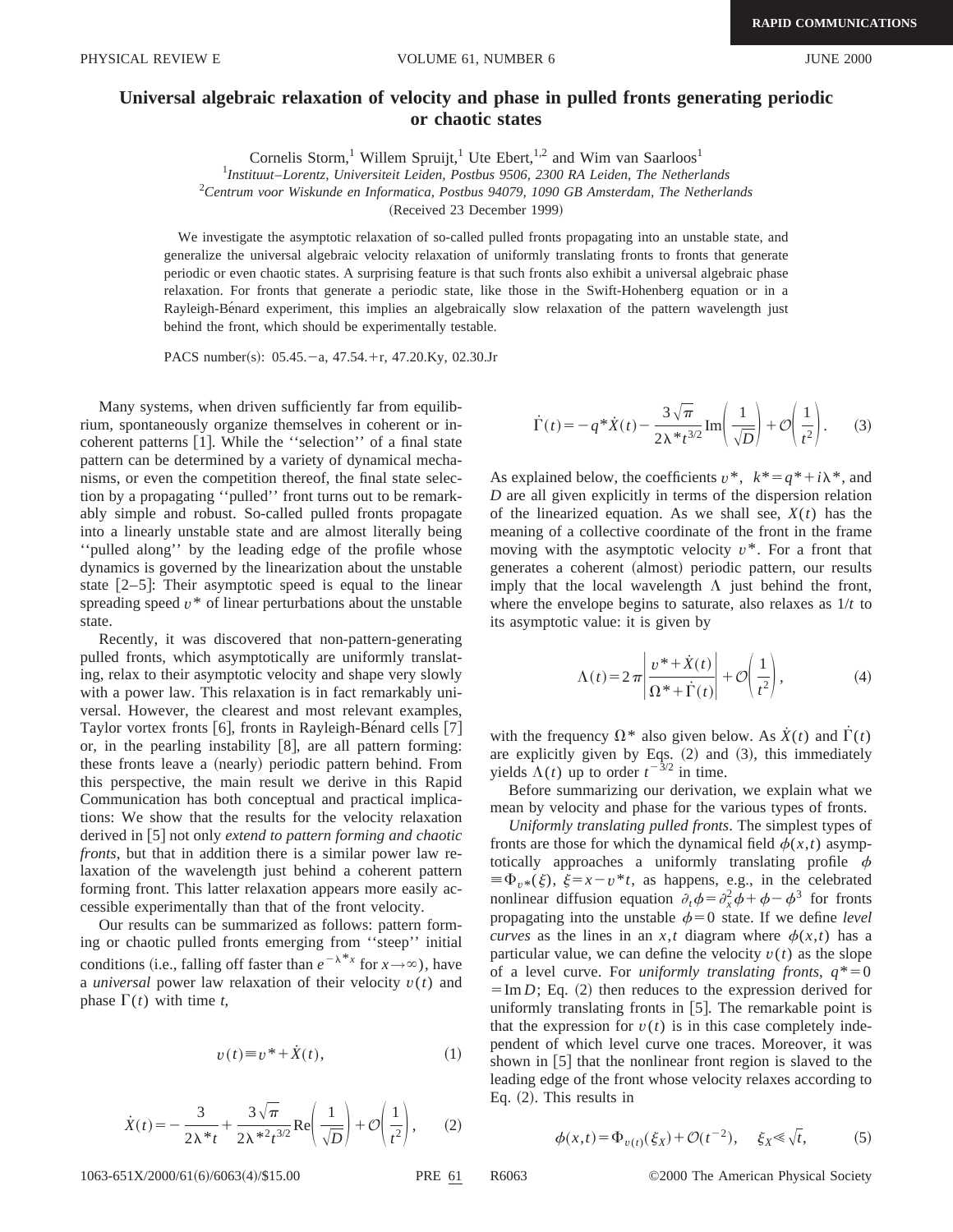

FIG. 1. (a) Space-time plot of a pulled front in the SH Eq.  $(7)$  with  $\varepsilon = 5$  and Gaussian initial conditions. Time steps between successive lines are 0.1. (b) A pulled front in the QCGL Eq. (9) with  $\varepsilon = 0.25$ ,  $C_1 = 1$ ,  $C_3 = C_5 = -3$ , and Gaussian initial conditions. Plotted is  $|A(x,t)|$ . Time steps between lines are 1. (c) Scaling plot of the velocity relaxation  $[v(t)-v^*]\cdot T_v/|c_1|$  vs  $1/\tau$  with  $\tau = t/T_v$  and characteristic time  $T_v = (c_{3/2}/c_1)^2$ . Plotted are, from left to right, the data for the SH equation for heights  $u = \sqrt{\varepsilon}$ , 0.01 $\sqrt{\varepsilon}$ , and 0.0001 $\sqrt{\varepsilon}$  ( $\varepsilon$ =5) as dashed lines, and for the QCGL Eq. (9) for heights  $|A| = 0.002$ , 0.0002, and 0.000 02 as dotted lines. The solid line is the universal asymptote  $-1/\tau+1/\tau^{3/2}$ .

$$
\xi_X = x - v^* t - X(t),\tag{6}
$$

where  $\Phi_{\nu}(\xi)$ ,  $\xi = x - vt$  solves the ordinary differential equation (ODE) for a front propagating uniformly with velocity  $v$ .  $v(t)$  in Eq. (5) is the instantaneous velocity of the front, and the frame  $\xi_X$  is shifted by the time dependent quantity  $X(t)$ . Since the collective coordinate  $X(t)$  diverges as  $\ln t$  for large  $t$  according to Eq.  $(2)$ , the difference between  $\xi_X$  and a uniformly translating frame is crucial; only in the former can we follow the relaxation. Uniformly translating fronts have no phase, hence all terms in Eq.  $(3)$  vanish identically.

*Coherent pattern generating fronts.* As an example of coherent pattern generating fronts, we consider the so-called Swift-Hohenberg (SH) equation

$$
\partial_t u = \varepsilon u - (1 + \partial_x^2)^2 u - u^3, \quad \varepsilon > 0. \tag{7}
$$

The space-time plot of Fig.  $1(a)$  illustrates how SH fronts with steep initial conditions generate a periodic pattern. It is known that they are pulled  $[2,4,9]$ . In this case, new level curves in an *x*,*t* plot are constantly being generated. If we define in this case the velocity as the slope of the uppermost level curve, one gets an oscillatory function. Its average is  $v(t)$  given in Eq. (1), but  $v(t)$  is difficult to extract this way. Numerically, it is better to determine the velocity from an empirical envelope obtained by interpolating the positions of the maxima. Since these pattern forming front solutions for long times have a temporal periodicity  $u(\xi,t) = u(\xi,t+T)$  in the frame  $\xi = x - vt$  moving with the velocity *v* of the front, the asymptotic profiles can be written in the form  $\sum_{n=1}e^{-2\pi int/T}U_v^n(\xi) + \text{c.c.}$  In terms of these complex modes *U*, our result for the relaxation of the interior region of the pulled front becomes in analogy to Eq.  $(5)$ 

$$
u(x,t) \approx \sum_{n=1}^{\infty} e^{-ni\Omega^{*}t - ni\Gamma(t)} U_{v(t)}^{n}(\xi_X) + \text{c.c.} + \cdots, \quad (8)
$$

with the frequency  $\Omega^*$  given below. Equation (8) shows that  $\Gamma(t)$  is the *global phase* of the relaxing profile, as the functions  $U_v^n$  only have a  $\xi_X$  dependence. The result of our calculation of the long time relaxation of  $v(t)$  and  $\Gamma(t)$  is given in Eqs.  $(1)$ – $(3)$ . In principle, the relaxation of the local wavelength behind the front depends both on  $\Gamma(t)$  and on the phase difference of  $U_{v(t)}^n$  before and behind the front implied by the  $v(t)$  dependence. However, this phase relaxation is proportional to  $v(t)-v^*$  and hence is of lower order than the two leading terms of  $\Gamma(t)$ . To order  $t^{-3/2}$ , Eq. (4) then immediately follows from Eq.  $(8)$ . This can be viewed as a generalization of an earlier argument  $[2,4]$  using the conservation of nodes.

*Incoherent or chaotic fronts.* The third class we consider consists of fronts which leave behind chaotic states. They occur in some regions of parameter space in the cubic complex Ginzburg-Landau equation  $[10]$  or in the quintic extension  $(QCGL)$  [11] that we consider here,

$$
\partial_t A = \varepsilon A + (1 + iC_1) \partial_x^2 A + (1 + iC_3) |A|^2 A
$$
  
 
$$
- (1 - iC_5) |A|^4 A.
$$
 (9)

Figure  $1(b)$  shows an example of a pulled front in this equation. Level curves in a space-time diagram can now also both start and end. If we calculate the velocity from the slope of the uppermost level line, then its average value is again given by Eq.  $(2)$  [12], but the oscillations can be quite large. However, our analysis confirms what is already visible in Fig. 1(b), namely, that even a chaotic pulled front becomes more coherent the further one looks into the leading edge of the profile. Indeed we will see that in the leading edge where  $|A|\ll 1$  the profile is given by an expression reminiscent of  $Eq. (8),$ 

$$
A(x,t) \approx e^{-i\Omega^* t - i\Gamma(t)} e^{ik^* \xi_X} \psi(\xi_X), \quad 1 \ll \xi_X \ll \sqrt{t}.
$$
 (10)

The fluctuations about this expression become smaller the larger  $\xi_X$ .

In Figs.  $1(c)$  and  $2(c)$  we show as an example results of our simulations of the SH equation  $(7)$  and the OCGL  $(9)$ . They fully confirm our predictions  $(2)$  and  $(3)$  for the asymptotic average velocity and phase relaxation.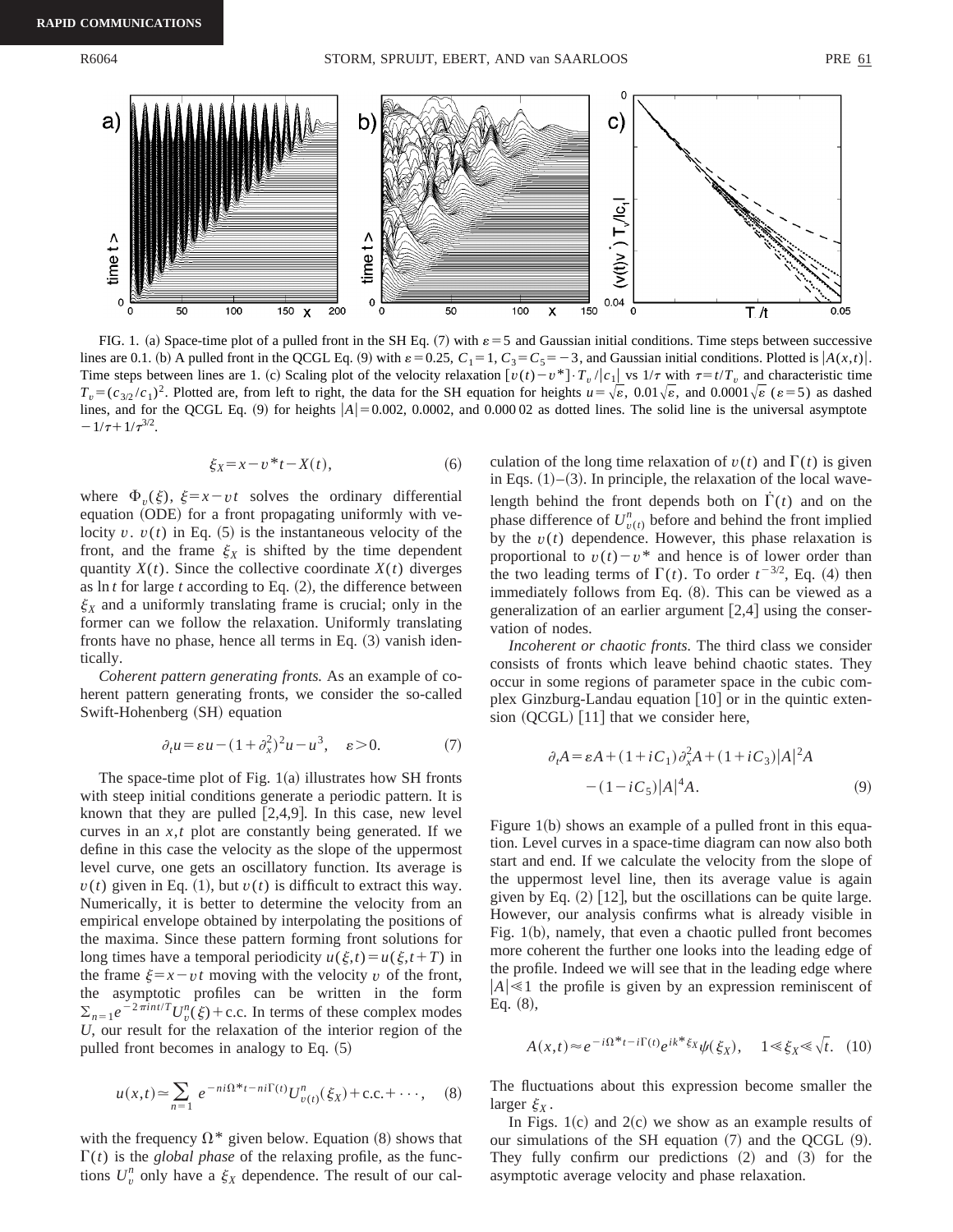

FIG. 2. (a) and (b) Simulation of the QCGL equation as in Fig. 1(b) for times  $t=35$  to 144. (a) shows |N| (16) as a function of  $\xi_X$ . (b) shows  $|\psi|$ , which in region I builds up a linear slope  $\psi \propto \alpha \xi_X$ , and in region III decays like a Gaussian widening in time. The lines in region II show the maxima of  $\psi(\xi_X,t)$  for fixed *t* and their projection  $\xi_X \sim \sqrt{t}$  into the  $(\xi_X,t)$  plane. (c) shows the scaling plot for the phase relaxation. From left to right: SH (dashed lines) for  $u = \sqrt{\varepsilon}$ , 0.01 $\sqrt{\varepsilon}$ , and 0.0001 $\sqrt{\varepsilon}$  ( $\varepsilon = 5$ ), and QCGL (dotted lines) for  $|A| = 0.002$ , 0.0002, and 0.000 02. Plotted is  $\Gamma(t)T_{\Gamma}/c_1$  vs  $1/\tau$ . Here  $\tau = t/T_{\Gamma}$ , and  $T_{\Gamma} = T_v[1 + \lambda^* \text{Im } D^{-1/2}/(q^* \text{Re } D^{-1/2})]$ . The solid line again is the universal asymptote  $-1/\tau+1/\tau^{3/2}$ .

We now summarize how these results arise for the case of a single (scalar) equation. The extension to the case of coupled equations can be done along the lines of  $[5]$ .

*Calculation of the asymptotic parameters.* We first briefly summarize how the linear spreading velocity  $v^*$  and the associated parameters  $\lambda^*$  etc. arise [13,5]. After linearization about the unstable state, the equations we consider can all be written in the form  $\partial_t \phi = \mathcal{L}(\partial_x, \partial_x^2, \cdots) \phi$ . For a Fourier mode  $e^{-i\omega t + ikx}$ , this yields the dispersion relation  $\omega(k)$ . The linear spreading velocity  $v^*$  of steep initial conditions is then obtained by a saddle point analysis of the Green's function *G* of these equations. In the asymptotic frame  $\xi = x - v^*t$ ,  $G(\xi,t)$  becomes

$$
G(\xi, t) = \int \frac{dk}{2\pi} e^{-i\Omega(k)t + ik\xi} \approx e^{ik^* \xi - i\Omega^* t} \frac{e^{-(\xi^2/4Dt)}}{\sqrt{4\pi Dt}} \tag{11}
$$

for large times. Here  $\Omega(k) = \omega(k) - v^*k$ , and

$$
\left. \frac{d\Omega(k)}{dk} \right|_{k^*} = 0, \quad \text{Im } \Omega(k^*) = 0, \quad D = \frac{i d^2 \Omega(k)}{2dk^2} \Big|_{k^*}.
$$
\n(12)

The first equation in Eq.  $(12)$  is the saddle point condition, while the second one expresses the self-consistency condition that there is no growth in the comoving frame. These equations straightforwardly determine  $v^*$ ,  $k^* = q^* + i\lambda^*$ , *D* and the real frequency  $\Omega^* = \Omega(k^*)$  [14].

*Choosing the proper frame and transformation.* Equation  $(11)$  confirms that a localized initial condition will grow out and spread asymptotically with the velocity  $v^*$  given by Eq.  $(12)$ . Our aim now is to understand the convergence of a pulled front due to the interplay of the linear spreading and the nonlinearities. The Green's function expression  $(11)$ gives three important hints in this regard: First of all,  $G(\xi,t)$ is asymptotically of the form  $e^{ik^* \xi - i\Omega^* t}$  *times* a crossover function whose diffusive behavior is betrayed by the Gaussian form in Eq. (11). Hence, if we write our dynamical fields

as  $A = e^{ik^* \xi - i\Omega^* t} \psi(\xi, t)$  for the QCGL (9) or *u*  $= e^{ik^* \xi - i\Omega^* t} \psi(\xi, t) + \text{c.c.}$  for the real field *u* in Eq. (7), we expect that the dynamical equation for  $\psi(\xi,t)$  obeys a diffusion-type equation. Second, as we have argued in  $[5]$ , for the relaxation analysis one wants to work in a frame where the crossover function  $\psi$  becomes asymptotically time independent. This is obviously not true in the  $\xi$  frame, due to the factor  $1/\sqrt{t}$  in Eq. (11). However, this term can be absorbed in the exponential prefactor, by writing  $t^{-\nu}e^{ik^*\xi-i\Omega^*t} = e^{ik^*\xi-i\Omega^*t-\nu\ln t}$ . Hence, we introduce the logarithmically shifted frame  $\xi_X = \xi - X(t)$  [5], as already used in Eq.  $(6)$ . Third, we find a feature specific for pattern forming fronts: the complex parameters, and *D* in particular, lead us to introduce the global phase  $\Gamma(t)$ . We expand  $\Gamma(t)$ like  $\dot{X}(t)$  [5],

$$
\dot{X}(t) = \frac{c_1}{t} + \frac{c_{3/2}}{t^{3/2}} + \cdots, \quad \dot{\Gamma}(t) = \frac{d_1}{t} + \frac{d_{3/2}}{t^{3/2}} + \cdots \quad (13)
$$

and analyze the long time dynamics by performing a ''leading edge transformation'' to the field  $\psi$ ,

QCGL: 
$$
A = e^{ik * \xi_X - i\Omega^* t - i\Gamma(t)} \psi(\xi_X, t),
$$
  
SH: 
$$
u = e^{ik * \xi_X - i\Omega^* t - i\Gamma(t)} \psi(\xi_X, t) + \text{c.c.}
$$
 (14)

Steep initial conditions imply that  $\psi(\xi_X, t) \to 0$  as  $\xi_X \to \infty$ . The determination of the coefficients in the expansions  $(13)$ of  $\dot{X}$  and  $\dot{\Gamma}$  is the main goal of the subsequent analysis, as this then directly yields Eqs.  $(2)$  and  $(3)$ .

*Understanding the intermediate asymptotics.* Substituting the leading edge transformation  $(14)$  into the nonlinear dynamical equations, we get

$$
\partial_t \psi = D \partial_{\xi_X}^2 \psi + \sum_{n=3} D_n \partial_{\xi_X}^n \psi
$$
  
+ 
$$
[\dot{X}(t) (\partial_{\xi_X} + ik^*) + i\dot{\Gamma}(t)] \psi - N(\psi), \qquad (15)
$$